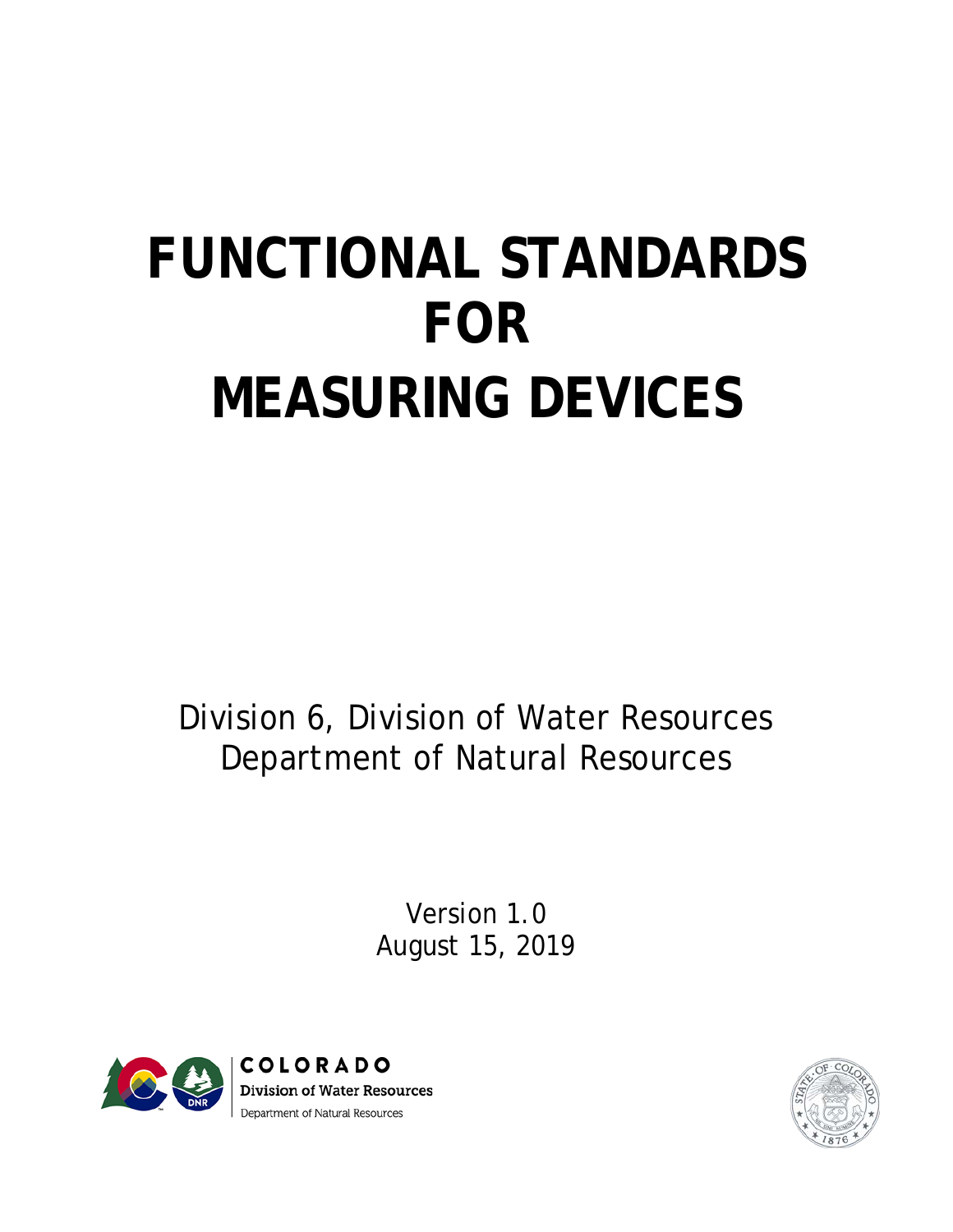# **I. PURPOSE**

These standards were developed by the staff of Division 6 of the Division of Water Resources to better define what is acceptable to the Division and to provide some suggestions when installing structures and devices deemed necessary for the proper administration of water within the Division pursuant to C.R.S. 37-84-112.

# **II. RELEVANT STATUTES**

C.R.S. 37-84-112(1) - The owners of any irrigation ditch, canal, flume, or reservoir in this state, taking water from any stream, shall erect where necessary and maintain in good repair, at the point of intake of such ditch, canal, flume, or reservoir, a suitable and proper headgate of height and strength and with embankments sufficient to control the water at all ordinary stages and suitable and proper measuring flumes, weirs, and devices and shall also erect and maintain in good repair suitable wastegates where necessary in connection with such ditch, canal, flume, or reservoir intake. The framework of such headgate shall be constructed of timber not less than four inches square, and the bottom, sides, and gate shall be of plank not less than two inches in thickness, or said gate may be made of other material of equal strength and durability or may be made and constructed upon plans and specifications approved by the state engineer. No such headgate shall be deemed complete until provided with suitable locks and fastenings (except when the division engineer deems such locks and fastenings unnecessary therefor) and keys therefor are delivered to the division engineer of the division who has control thereof during the seasons of the distribution of water.

C.R.S 37-84-112(2) - If the owners of any such irrigation ditch, canal, flume, or reservoir fail or neglect to erect or maintain in good repair said headgate, measuring flume, weir, or devices, in the manner and form provided in this section, then the state engineer or division engineer, upon ten days' previous notice in writing, duly served upon such owners, or upon any agent or employee representing them or controlling such ditch, canal, flume, or reservoir, shall refuse to deliver any water from such stream to such owners, or to such ditch, canal, flume, or reservoir, until such owners erect or repair the headgate, measuring flume, weirs, or devices of such ditch, canal, flume, or reservoir. The owners of all such ditches, canals, flumes, or reservoirs shall be liable for all damages resulting from their neglect or refusal to comply with the provisions of sections 37- 84-112 to 37-84-117. Such owners who divert water from any such stream and into any such ditch, canal, flume, or reservoir contrary to the orders of the state engineer or division engineer are guilty of a misdemeanor and, upon conviction thereof, shall be punished by a fine of not more than five hundred dollars, and each day of violation shall be deemed a separate offense.

C.R.S. 37-84-108(1) – A person shall not run through his or her ditch any greater quantity of water than is absolutely necessary to prevent the wasting and useless discharge and running away of water.

C.R.S. 37-92-502(5)(a) - The state engineer and the division engineers have authority to order any owner or user of a water right to install and maintain at such owner's or user's expense necessary meters, gauges, or other measuring devices and to report at reasonable times to the appropriate division engineer the readings of such meters, gauges, or other measuring devices.

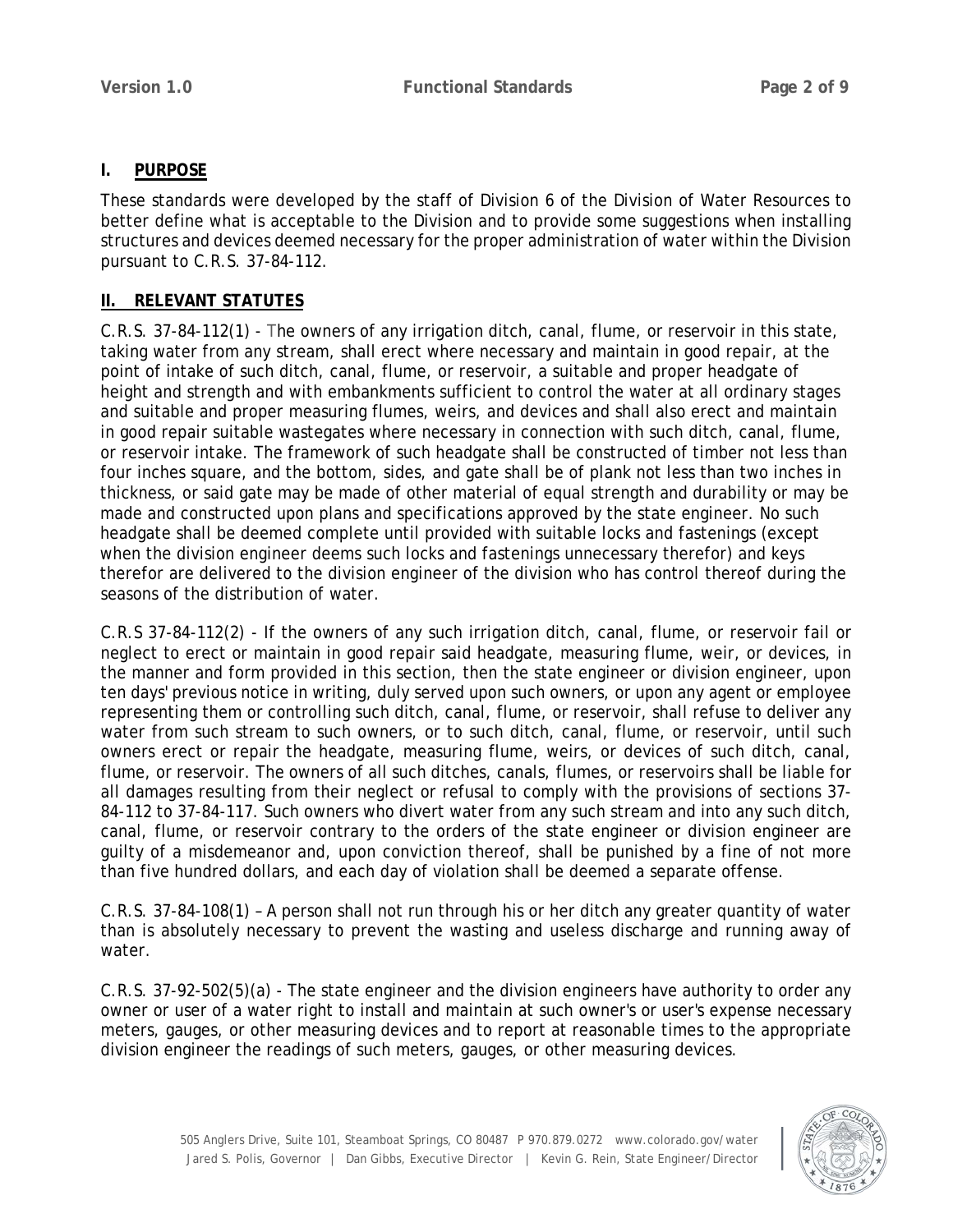C.R.S. 37-92-502(6) – The state and division engineers and their duly authorized assistants and staff have the authority and duty to enter upon, and order any person to permit the entry upon, private property at any reasonable time to inspect the various means or proposed means of diversion, transportation, and storage and the uses to which water is being, or is proposed to be, put and to read meters, gauges, and other measuring devices.

# **III. DEFINITIONS**

Ordinary Stages - For the purposes of §37-84-112, "ordinary stages" shall mean any stage of flow up to the summation of the adjudicated water rights in the ditch and any additional flow diverted to a beneficial use that can and is controlled within the ditch. In no circumstance may a ditch divert water that is not applied to a beneficial use. Ordinary stages specifically include, but are not limited to, all stages of spring runoff and large precipitation/runoff events.

Headgate - For the purposes of §37-84-112, a controllable, lockable headgate shall be defined as any permanently installed combination of headgate, embankments, diversion dam, or any other means that prevents ANY diversion of water, intentional or otherwise, when not in priority or that cannot be beneficially used (the combination of which is sometimes referred to as the control structure); and which allows the Water Commissioner to accurately adjust the flow of water with reasonable effort and within a reasonable amount of time and to secure the structure at the adjusted condition so as to prevent any unauthorized diversion or adjustment.

Measurement Devices - Water measurement device shall mean any flow measurement device which can be demonstrated to accurately measure flows within  $\pm$  5% of the standard rating (or an empirically created custom rating) for the device throughout the full range of anticipated flows. This device must be co-located with the control structure to enable the Water Commissioner to promptly observe headgate adjustments, must be properly installed to engineering specifications to insure proper measurement, must be maintained in a condition to provide accurate measurement throughout full anticipated range of flows and shall not be deemed complete until such time that a rating table accurately calibrated to the measuring device has been made available to the Water Commissioner unless such measuring device is for a typical flume, weir or meter. Any measurement device that is not installed to manufacturer's specifications may be required to be verified at owners/operators expense or replaced.

Recording Devices - Recording device shall mean any device acceptable to the Water Commissioner which is capable of continuous recording of stage data at a resolution of .01 foot or other equivalent positive determinant of discharge at a resolution of comparable accuracy through an approved measurement device at no greater than 15-minute intervals over a period of time. The recording device must include a means to verify on-site that the device is properly calibrated to the gage height or other discharge determinant. Such recording device shall not be deemed complete and acceptable until all equipment and software necessary to download and process recorded data is supplied to the Water Commissioner and/or the Division Engineer.

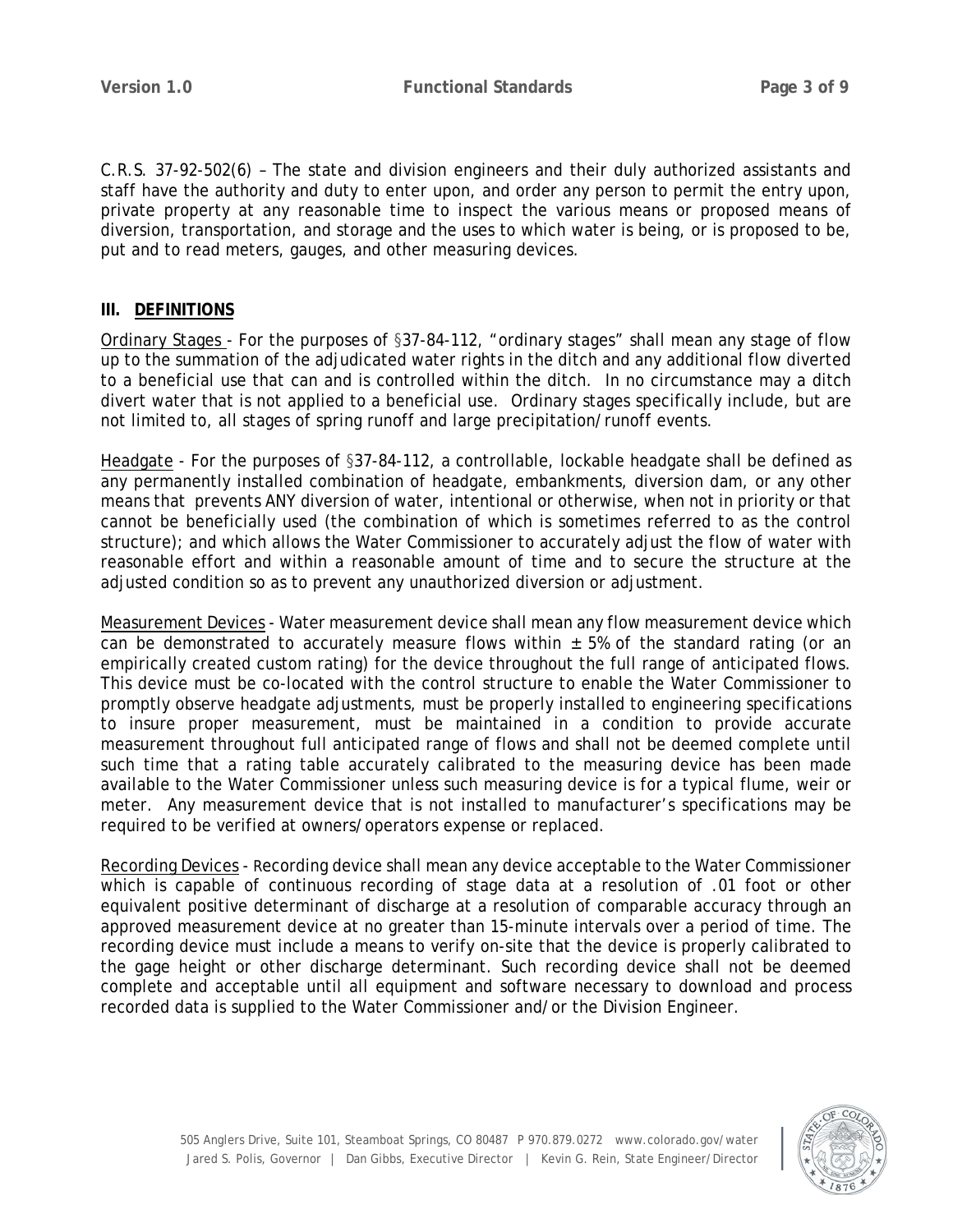# **IV. TYPICAL DEVICES**

Headgate - Slide gate or turn wheel style gate installed in a concrete headwall (or other stable non-leaking frame structure) which has sufficient freeboard to prevent overtopping into the ditch.

Measuring Device – The standard measuring device for the Division is the Parshall Flume, though sharp crested weirs and ramp flumes are commonly used. These devices must be properly installed in a free-flow condition with sufficient upstream stilling basin to provide proper approach flow conditions and sufficient elevation to ensure hydraulic "jump" to prevent submergence at all anticipated stages.

Flow Meters – Any meter that is designed and manufactured for the purpose of measuring the flow of water, has a totalizing feature, and meets the minimum requirements listed herein is considered an acceptable totalizing flow meter (TFM).

Recording - Sutron Model SDR-0001-1 Data Logging Shaft Encoder or equivalent properly installed in a lockable protective shelter.

# **V. INSTALLATION AND SIZING SUGGESTIONS**

- A. PARSHALL FLUMES: Several things are necessary for the proper installation and maintenance of a Parshall Flume:
	- 1. The ditch channel immediately upstream of the flume should be straight, level and free of obstructions to flow (such as culverts, drops, gates, etc.) for a distance at least 2 times the length of the flume.
	- 2. The ditch channel upstream of the flume should be both wider and deeper than the ditch section at the flume. A stilling pool should be created and maintained in this upstream section (15-18" deeper than the flume floor) so that water flow is tranquil (smooth surface) and slow (less than 2.0 feet per second). The ditch should be at least 12 inches wider (six inches either side) than the entrance to the flume for a distance of at least 2 times the length of the flume. The transition from the wider ditch section to the flume entrance should be smooth and no shallower than a 45-degree angle.
	- 3. The headgate should be at least 100 feet upstream of the mouth of the flume and no further than 600 feet.
	- 4. The ditch channel downstream of the flume should be maintained so that water does not back up into the flume throat and at a lower elevation than the upstream ditch bottom.
	- 5. The flume floor (or crest) should be a minimum of **4 inches higher** and as much as 8- 10 inches higher (if the upstream ditch banks are high enough) than the ditch bottom. The higher the flume floor can be set above the ditch bottom, the less chance there is for submergence of the flume.
	- 6. The flume floor must be level both side-to-side and front to back and maintained as such. In order to keep the flume level, it is suggested that:
		- a. Railroad ties be placed under the flume, and at a minimum the material beneath the structure and on its sides be thoroughly compacted; or

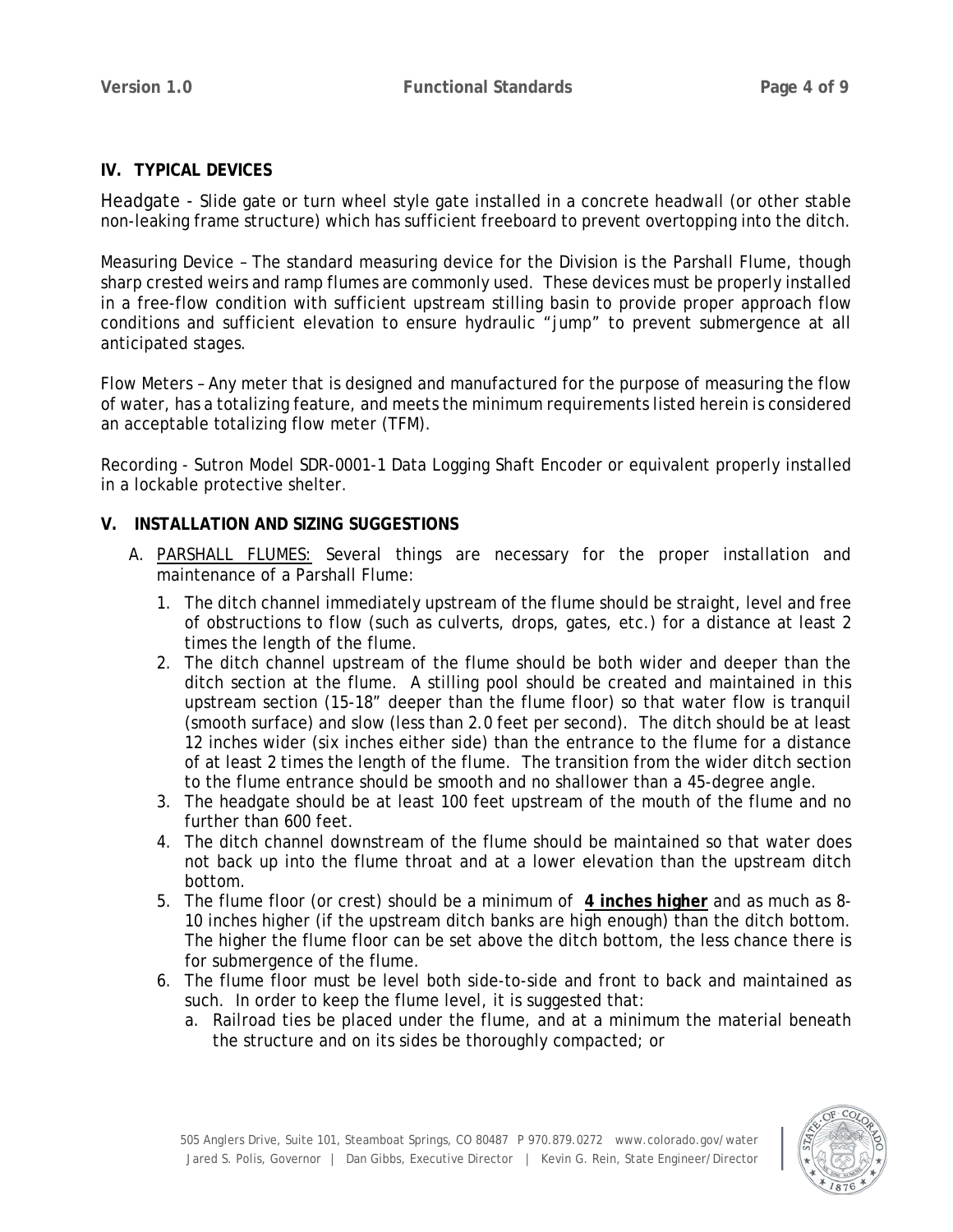- b. The flume should be set on a "formed " section or pad of road base/aggregate, at least 12-15 inches thick, which fully supports the flume over its entire length and width, and is level.
- c. Concrete can be placed around and under the structure, but **this is typically not recommended** as the structure can heave making it impossible to reset.
- 7. Other items that are recommended for Parshall Flume installation are cutoff walls and wing walls. Cutoff walls both on the sides and on the bottom help keep flow from seeping around or under the flume. Wing walls provide a smooth transition of flow moving from the natural channel through the artificial structure. If wing walls are installed it is recommended that they be put in at an angle of 45° and be flush with the edge of the flume wall, NOT set back from it. The wing walls should be at least as wide as the widest part of the stilling pool upstream.



8. There are several factors to consider when determining the size of flume to select. Before starting the process, there is some important information that should be

505 Anglers Drive, Suite 101, Steamboat Springs, CO 80487 P 970.879.0272 www.colorado.gov/water Jared S. Polis, Governor | Dan Gibbs, Executive Director | Kevin G. Rein, State Engineer/Director

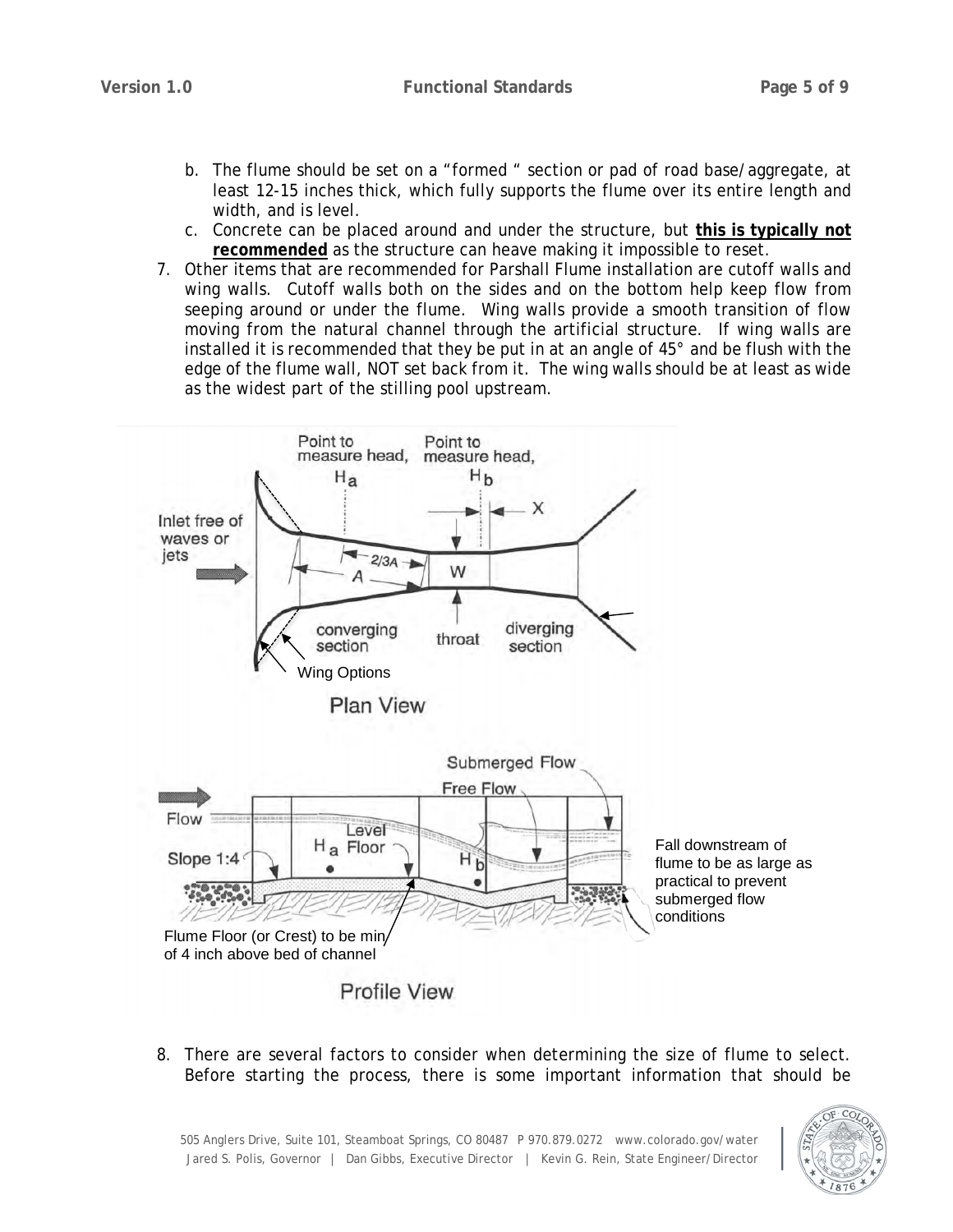collected. Determine the maximum and minimum flows desired, the dimensions of the ditch such as top and bottom width, maximum depth (depth of ditch where flow would first overtop ditch) and side slopes. Once this information has been collected, it can be provided to a manufacturing company, which will help provide an appropriate flume size. The below table shows the capacity of various flume sizes. Note, that flume capacity is considered reached when the water level is 3-inches from the top of the inlet sidewall. This flume table should not, in and of itself, be used to determine the size of flume needed. Several flume sizes may work and economically, one may want to choose the smaller flume, but such flume may or may not be the best option depending on channel conditions.

| Throat   | Wall     | Capacity |         |
|----------|----------|----------|---------|
| Width    | Height   | Maximum  | Minimum |
| (inches) | (inches) | (cfs)    | (cfs)   |
| 12       | 15       | 4.00     | 0.35    |
| 12       | 18       | 5.62     | 0.35    |
| 18       | 15       | 6.00     | 0.51    |
| 18       | 18       | 8.47     | 0.51    |
| 24       | 15       | 8.00     | 0.66    |
| 24       | 18       | 11.31    | 0.66    |
| 30       | 18       | 14.17    | 0.81    |
| 30       | 24       | 23.94    | 0.81    |
| 36       | 24       | 28.82    | 0.97    |
| 36       | 30       | 42.73    | 0.97    |
| 48       | 30       | 57.52    | 1.26    |
| 60       | 30       | 72.44    | 2.22    |
| 60       | 36       | 99.83    | 2.22    |
| 72       | 36       | 120.4    | 2.63    |
| 84       | 42       | 184.8    | 4.08    |
| 96       | 42       | 212.6    | 4.62    |

#### **Parshall Flume Capacities**

505 Anglers Drive, Suite 101, Steamboat Springs, CO 80487 P 970.879.0272 www.colorado.gov/water Jared S. Polis, Governor | Dan Gibbs, Executive Director | Kevin G. Rein, State Engineer/Director

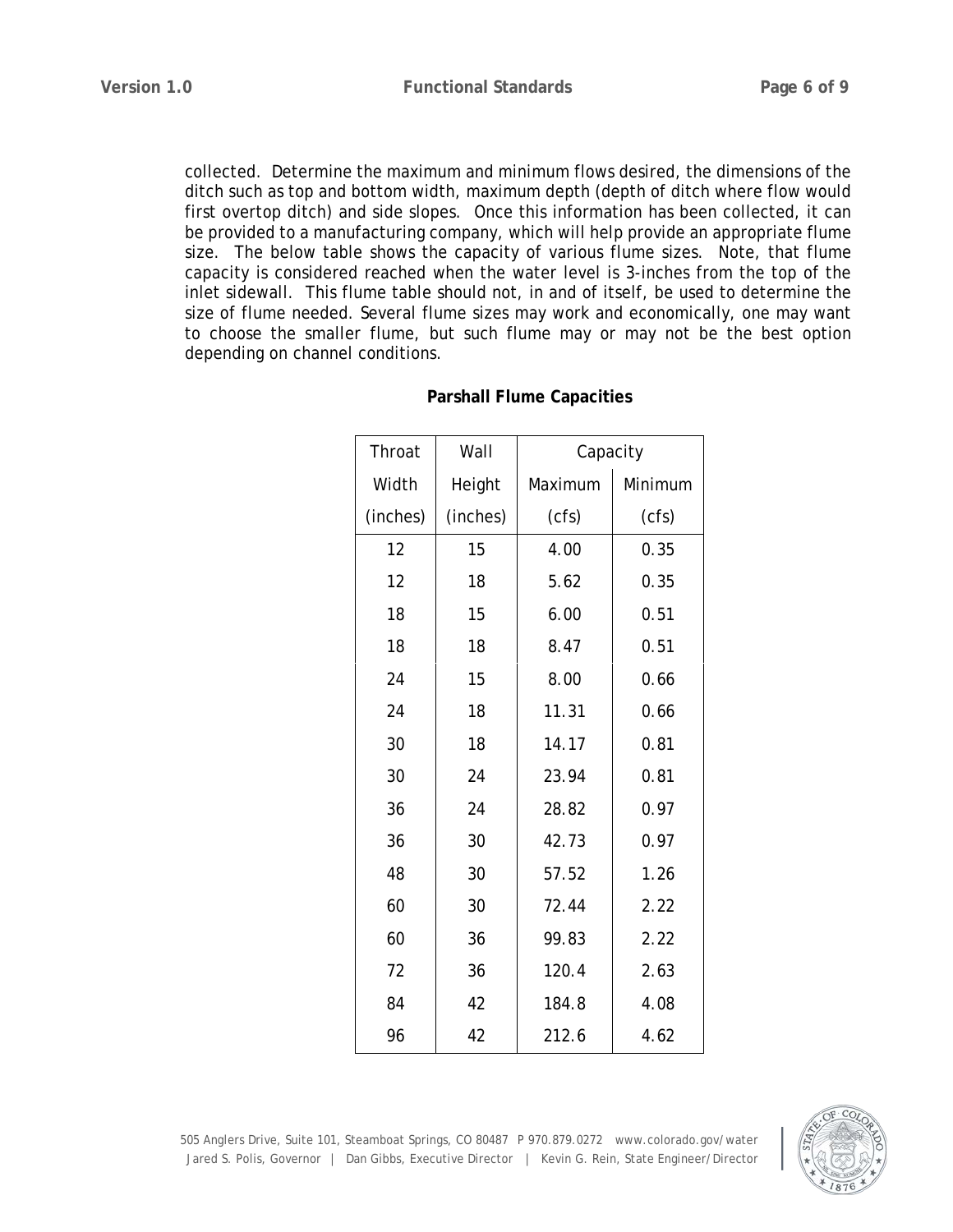- B. WEIRS: Weirs are not the preferred method of measurement for wide ditches, high flow diversions or flat ditches; however, for narrow and smaller diversions, weirs can be the simplest and most economical way of measuring open channel flows. Two of the most commonly used weirs include rectangular weirs and 90-degree or v-notch weirs. Below are some simple (contracted) rectangular weir sizing and installation suggestions.
	- 1. The weir must be constructed with a width (1.0, 1.5, 2.0, 3.0, 4.0 feet, …).
	- 2. The headgate should be at least 100 feet upstream of the weir and no further than 600 feet.
	- 3. The upstream bottom and sides of the rectangular notch should be faced with a thin metal strip to give the necessary sharp edge.
	- 4. When installing the weir, the weir should be placed such that the centerline of the weir is parallel to the direction of water flow.
	- 5. The base of the notch over which the water flows is the crest of the weir. The crest of the weir must be level so water passing over it will be the same depth at all points.
	- 6. The weir crest must be high enough above the ditch bottom so the water will fall freely below the weir leaving an air space (nappe) on the downstream edge. Place loose rock along the downstream edge to protect the ditch from erosion.
	- 7. The distance from the bottom of the ditch to the crest (3H) should be approximately three times the expected maximum depth of the water flowing over the crest of the weir (H) to allow the water to freely fall and to avoid submergence.
	- 8. The sides of the rectangular weir opening (2H) should be two times the maximum expected depth of the water flowing over the crest of the weir.
	- 9. A staff gage measured in tenths of feet should be affixed to a 2x2 inch stake and placed along the ditch bank upstream of the weir a distance of four times the maximum expected depth of water over the crest (4H). The bottom edge of the staff gage (0.00) must be set at the same elevation as the crest of the weir.

V-notch weirs, also known as 90-degree weirs, can handle a large range of flows, though are ideal in measuring small flows. Installation of a v-notch weir is the same as that for a rectangular weir including the requirement that the crest be sharp and the staff gage is installed far enough upstream of the weir not to be affected by the drawdown of water over the weir.





C. METERS: Totalizing flow meters (TFM) are commonly used with pumps. For very small pumps (less than 15 gallons per minute), a TFM that only records the total volume of water

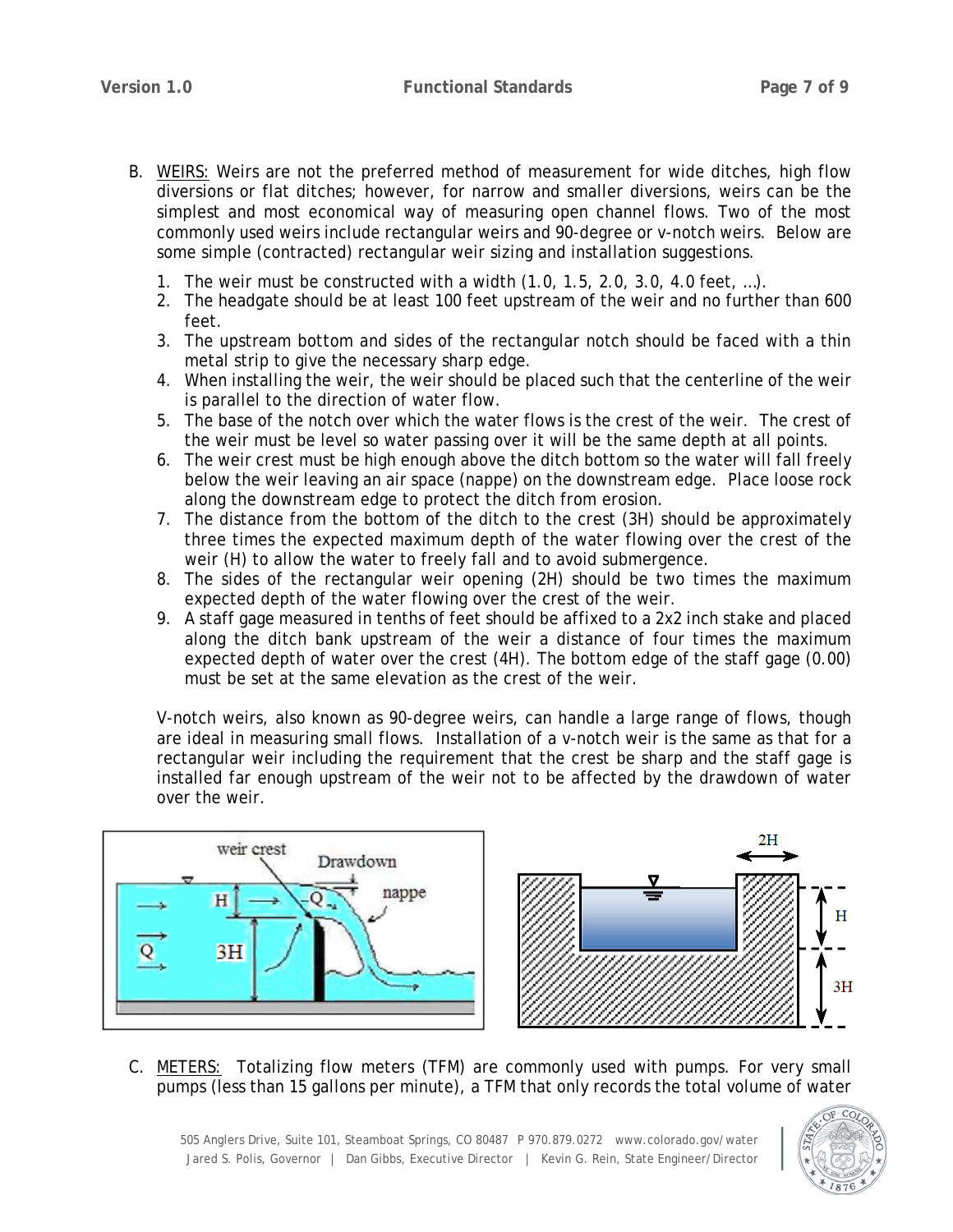diverted is acceptable; however for larger diversions, the TFM must provide both the instantaneous reading of the diversion and total volume of water diverted. The State Engineer may adopt written standards and specifications for the installation, calibration, testing, repair, and maintenance of TFMs.

#### MINIMUM REQUIREMENTS

- 1) The TFM must have nonvolatile memory
- 2) The TFM must have a totalizing function
- 3) The TFM must be sealed from the factory and be tamper resistant
- 4) The TFM must not have a reset button
- 5) The totalizing measurement readout must be in acre-feet or gallons
- 6) The TFM must be maintained so it is in compliance at all times such that it provides a continuous, accurate, and readable record of withdrawals of water.
- 7) A TFM is considered in Accurate Operating Condition when the flow measured is within 5% of an independent field measurement made by a Qualified Tester
- 8) A TFM is considered in Acceptable Operating Condition when the flow measured is between 5% and 8% of an independent field measurement made by a Qualified Tester.
- 9) A TFM is considered in Provisionally Acceptable Operating Condition when the flow measured is between 8% and 10% of an independent field measurement made by a Qualified Tester
- 10) A TFM is considered not acceptable when the flow measured is greater than 10% of an independent field measurement made by a Qualified Tester.
- 11) TFMs are to be installed in accordance with manufacturer's specifications and recommendations.

# METER CERTIFICATION

TFM certification tests may be required to be performed by a Qualified Tester and shall be executed in the field with the TFM in its actual plumbing configuration. TFMs should be recertified to be in accurate operating condition by a Qualified Tester. This should occur at a minimum every four years from the date of the last valid certification. A TFM should also be recertified if: (1) there are any damages, repairs, or alterations to the TFM, (2) there are any other modifications, repairs, or alterations that may affect whether a TFM is in Accurate Operating Condition; or (3) the Division Engineer has evidence to suggest the meter is not operating properly. The owner should provide written proof of the certification to the Division Engineer within 30 calendar days from the date the TFM is installed or 30 days from the date of initial certification, as applicable, and within 30 calendar days of any subsequent re-certification.

# SCREEN BOX

It is suggested that a screen box be used to protect the meter and pump. Depending on the amount of debris in the river, the screens may need to be checked and cleaned daily.